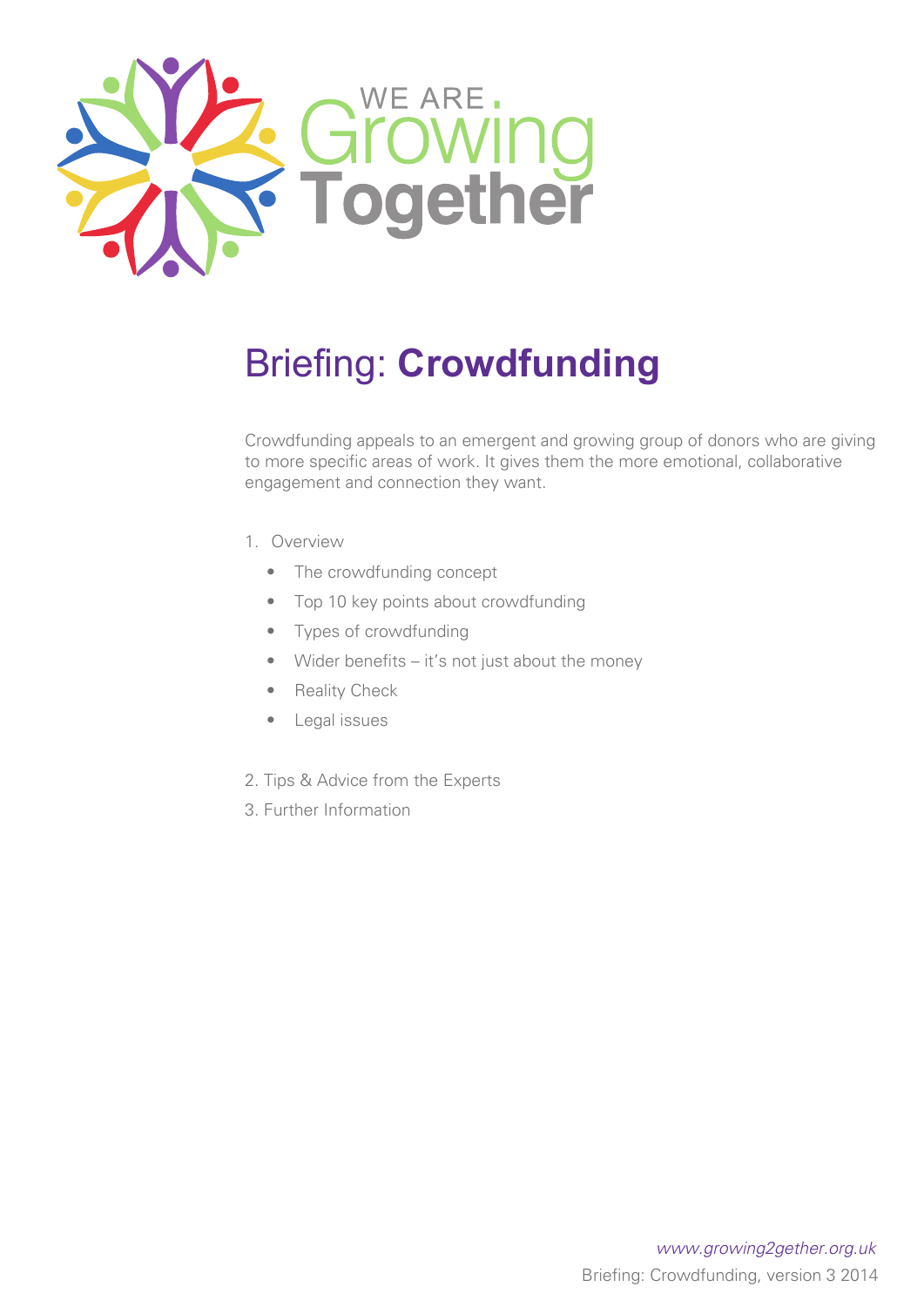# 1. Overview

# **The crowdfunding concept**

Crowdfunding is a form of community finance, where new or existing groups can solicit for contributions from a large number of stakeholders via an online marketplace.

In most cases, the contribution is in the form of donations (of varying sizes) where there is no expected financial return. However, the donor may receive gifts or rewards in return for their contribution, eg a share of a harvest or resulting produce.

A specific funding target is set and there is generally a specific time frame for funding targets to be reached.

Crowdfunding has been described as 'democratic finance', allowing businesses and projects of all forms and sizes access to money while bypassing traditional banking institutions. It is an attractive route in economically difficult times when sources of income or funds for projects are difficult to find. But it isn't all about the money – the process of crowdfunding is also about building links with the wider community.

The idea is young, but it's rapidly growing in popularity. According to Nesta, crowdfunding raised around £2.7 billion for more than one million projects/ businesses in 2012 (worldwide) and £200 million in the UK alone.

## **Top 10 key points**

- 1. Brings together organisations looking for funds for a specific outcome with people who want to support social causes – therefore not just local people.
- 2. Usually it's an 'all or nothing' scenario. If you don't reach the target you don't get the cash.
- 3. The key is to have a manageable project with a simple aim: Tell a good story, make the concept simple, create a buzz.
- 4. Funders usually give small amounts, but that doesn't rule out finding bigger donations
- 5. In some cases, crowdfunding is a way of raising loans or equity
- 6. Donations don't have to be monetary.
- 7. It's about creating relationships with long-term value building relationships with the community. Not just a one off.
- 8. Generally it is done online and attractive to younger generation of givers who like the online networking aspect
- 9. Crowdfunding doesn't take the effort out of fundraising. The community group must plan, plan, plan. That means having the capacity, organisation and marketing mix to achieve success
- 10. It doesn't always work there is no guarantee of reaching target.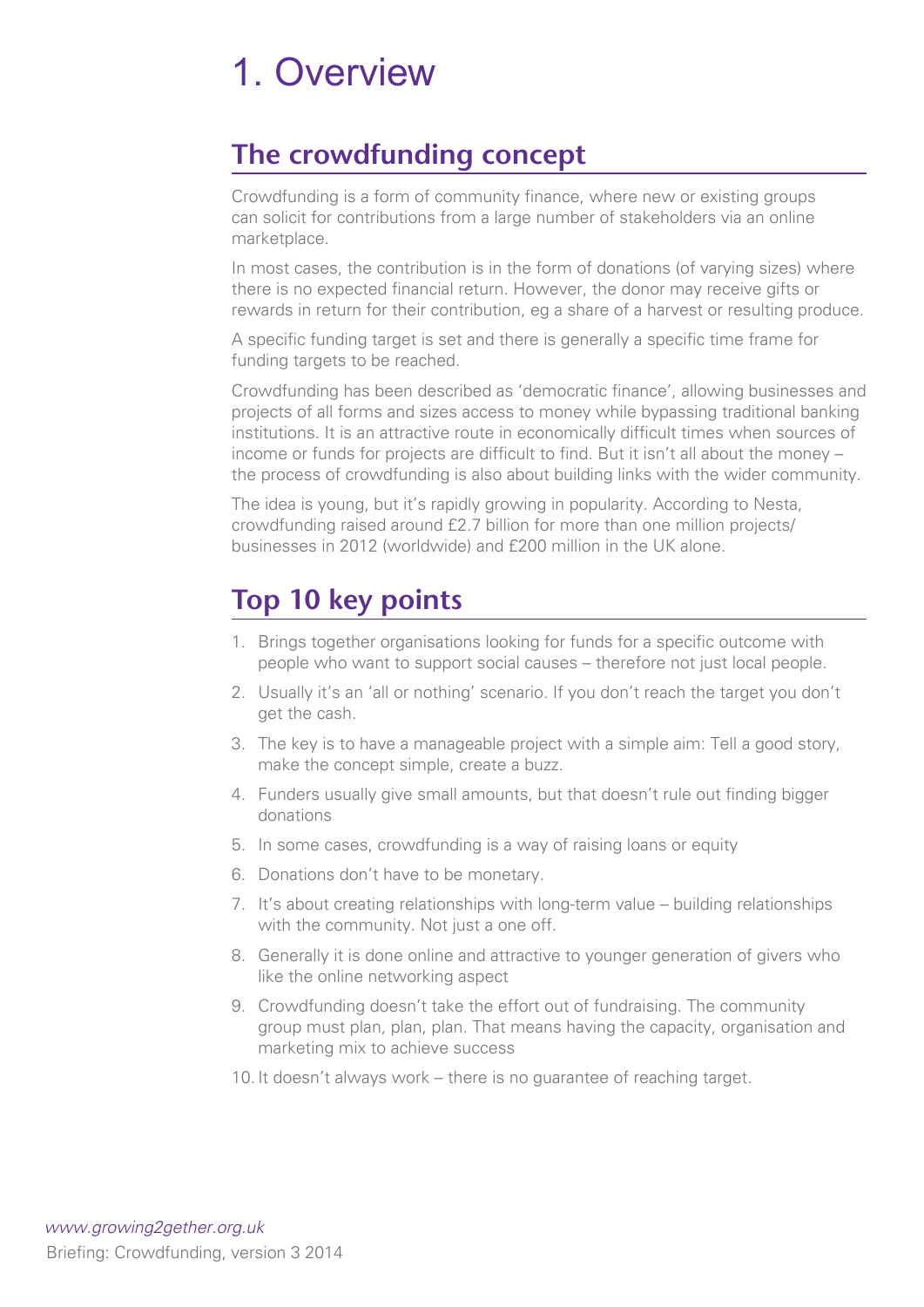# **Types of Crowdfunding**

Though there are several forms of crowdfunding, some are more specifically business-based and less suitable for community groups. The two most likely to appeal are donations crowdfunding and reward crowdfunding.

## Donations crowdfunding

- Users create a profile via a crowdfunding website and outline their project. They need to carry out a full assessment to get an accurate target amount and think carefully about the time-frame to raise the money.
- Profiles are generally free, with a charge of between 3-10% for processing donated monies.
- Groups can ask for amounts up to £25,000 on some of the fundraising platforms, but pitching the project at an achievable total will increase its chance of success. (When offering rewards, groups would need to calculate the cost of that into the total).
- Money is not taken from investors' accounts until the total is reached. Many sites have an 'all or nothing' policy, so if you do not raise the full amount of funding, you will receive no money at all. As crowdfunder Sponsume says: "The rule is there to avoid situations in which project creators are committed to completing a project with less funding than they regard as necessary."
- Most sites allow over-subscribing, so you can raise over your target amount.
- Investors can often cancel before the deadline, so groups generally need to add between ten and fifteen per cent onto the target to allow for this.
- Investors do not buy into any rights or intellectual property etc, they are funding production.
- This is a business contract so if successful the group must complete the project, or pay investors back.
- Targets are achieved through a well-planned, sustained and well-executed campaign by the group, including profile-raising, events, community engagement etc.

## Rewards-based crowdfunding

The model is similar to the donations model but, to encourage people to invest, there will be rewards on offer. This could include a share of produce (for example if a group set up an orchard then the investors would get a supply of apple sauce or if a farm decides to buy livestock for meat production a Christmas hamper could be offered.

When offering rewards, groups would need to calculate the extra costs involved in this into the total they wish to raise. Some crowdfunding projects may also offer staggered rewards (such as exclusive access to your first produce or a five-year discount on some services) according to how much people invest.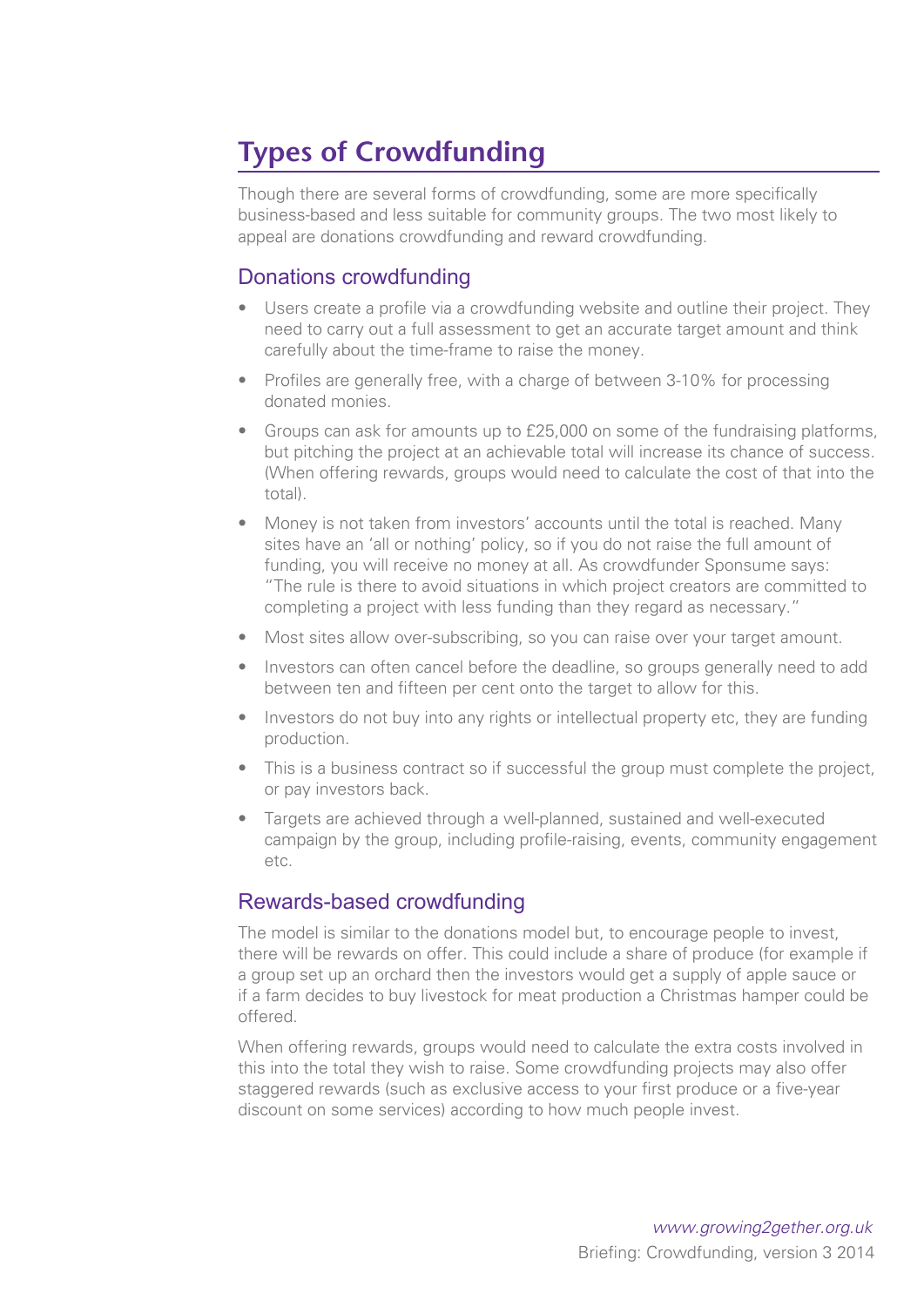### Non-monetary crowdfunding

Crowdfunding doesn't just have to be about giving donations of money. Some schemes are set up so that people can donate in a wide range of ways.

For example, the 'crowd' can 'donate' to the group by liking its Facebook page or tweeting about it, by signing an online petition or writing a letter to an MP, by volunteering at a clear the site day etc.

In terms of Growing Together, expertise, skills, tools, seeds and other materials could be crowdfunded in this way.

### **Crowdsourcing**

Closely related to Non-monetary crowdfunding, but a distinct model in its own right, is crowdsourcing. This is basically utilising the power or knowledge or skills or time of the crowd to create successful outcomes for specific projects.

An example would be getting a crowd of volunteers for a day of action, eg site clearance. One way of doing this could be to use a platform like We Will Gather.

This is a Twitter powered tool that can help you find people to help support a particular community action (You tweet the word 'help' with the hashtag #wewillgather and a postcode and the We Will Gather website will then starts a page for your action, and will Tweet you a link to it. You can then add all the extra details that you need. Once you have done and your page has been approved you are ready to start using it to gather people to help your cause.

Growing Together could consider innovating other crowdsourcing platforms to help find skills, expertise, volunteers, land etc.

### Loans or Revenue Share

Some crowdfunding may be in the form of a loan or other financial arrangement – rather than straight donation. For example:

- 1. Revenue participation funders get a share of any future revenue of project
- 2. Interest Bearing Loan The venture offers a fixed interest rate on a loan
- 3. Principal Only The venture repays the capital after a fixed period

Buzzbnk, another Nesta-backed initiative (also backed by Esmee Fairbairn Foundation and Tudor Trust), is an example of a crowdfunding platform that showcases projects with this sort of set-up.

However, this kind of crowdfunding model tends to be more suited for businesses more attuned to creating higher level incomes, so not suitable for a lot of community groups.

(NB: We are in the process of exploring these options further)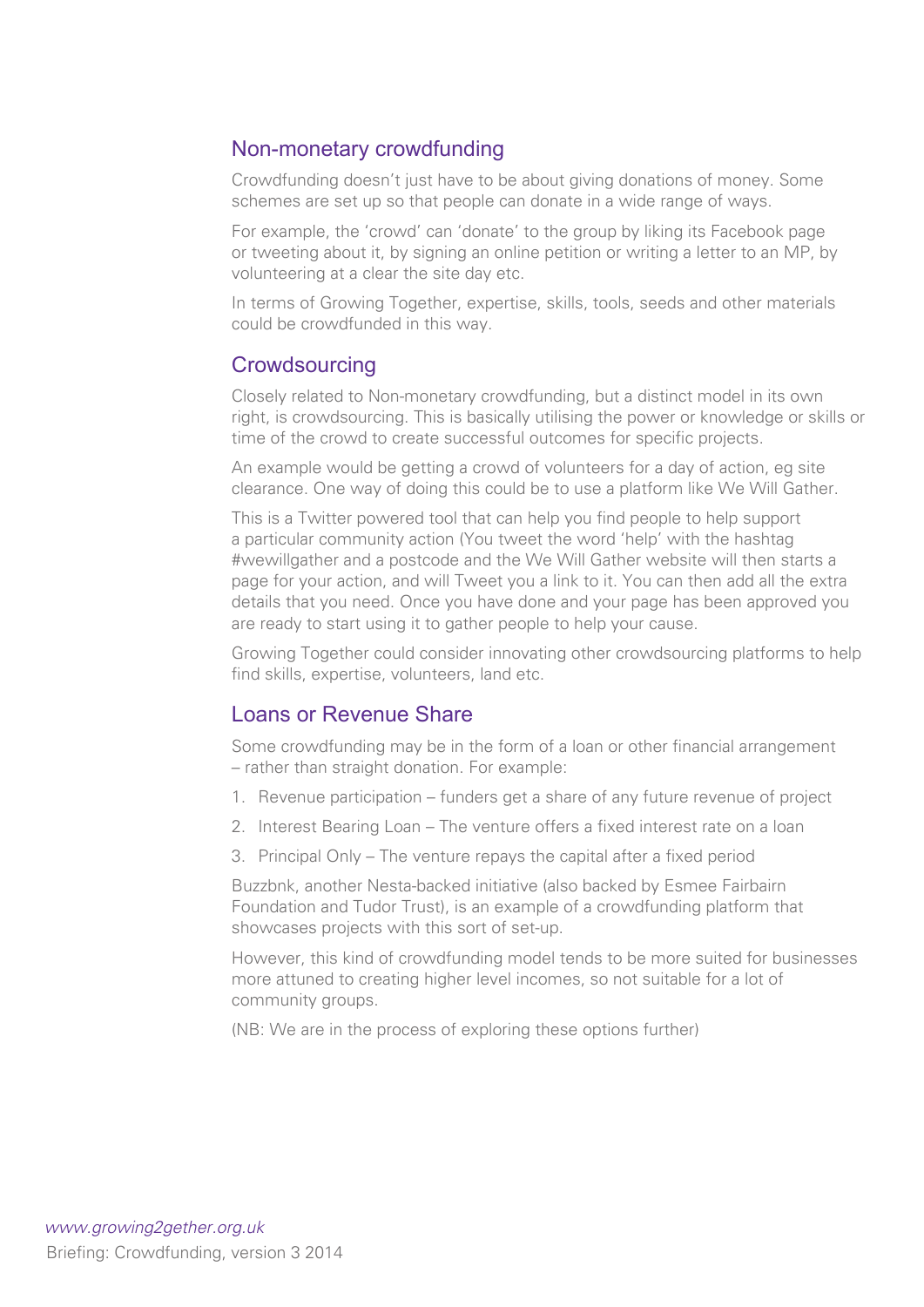# **Wider benefits of crowdfunding**

Results are not just about how much is raised, but about profile raised, new members, new interest, press coverage, major donors contacted etc. It also builds capacity and skills within a group.

The main benefit of crowdfunding is that it creates a strong network of support for the group. Investors are likely to become ambassadors for the project – promoting it among their networks, tracking its progress and becoming returning customers themselves. They may also offer to lend a hand, for example by providing free legal advice or accountancy services.

Crowdfunding can also provide a powerful platform to raise awareness for the group itself. It creates a newsworthy story to pitch to local, and national, press (which may attract further new donations and interest).

Reaching the target also gives a clear message to potential clients, suppliers or future investors that the group has the support of the public behind you.

Furthermore, there are normally no upfront fees, keeping the process simple. Most crowdfunding platforms will look after much of the legal administration as well.

# **Reality check**

All this positive information suggests that crowdfunding is a no-brainer. But it is not as simple as that. The reality is that an estimated 60 percent of crowdfunding bids **do not work**. The reasons for this are varied, including:

- 1. The project is not 'sexy' enough it may be too complex to grasp or badly thought out or simply not something that attracts people to invest eg funding an administrative post.
- 2. Not enough planning/preparation some crowdfunding bids can work without planning, but they are the exception rather than the rule. Most crowdfunding campaigns work because there are planned and sustained promotional efforts behind them.
- 3. Campaign and marketing is flawed a few press releases to the local media doesn't cut it with crowdfunding. In the vast majority of cases you need to exploit social media, local media, friends family etc in order to make it work.
- 4. Mixed Messages It's vital that you get your key messages clear and that you can explain your project in a few brief sentences, with a clear sense of what the money will be spent and what the benefits are.
- 5. Forgetting about 'big' donors Local businesses may be willing to pay a big wedge of your crowdfunding target, but not if you don't go to them and ask.
- 6. You simply don't have the capacity unless you are prepared to throw some resources in terms of time and effort into a crowdfunding campaign you won't get the reward.

All this re-emphasises that crowdfunding is not the easy option. Despite tales of people reaching amazing targets within a few days, the reality is that this doesn't happen very often and is usually the result of a really fantastic idea combined with the campaign going viral.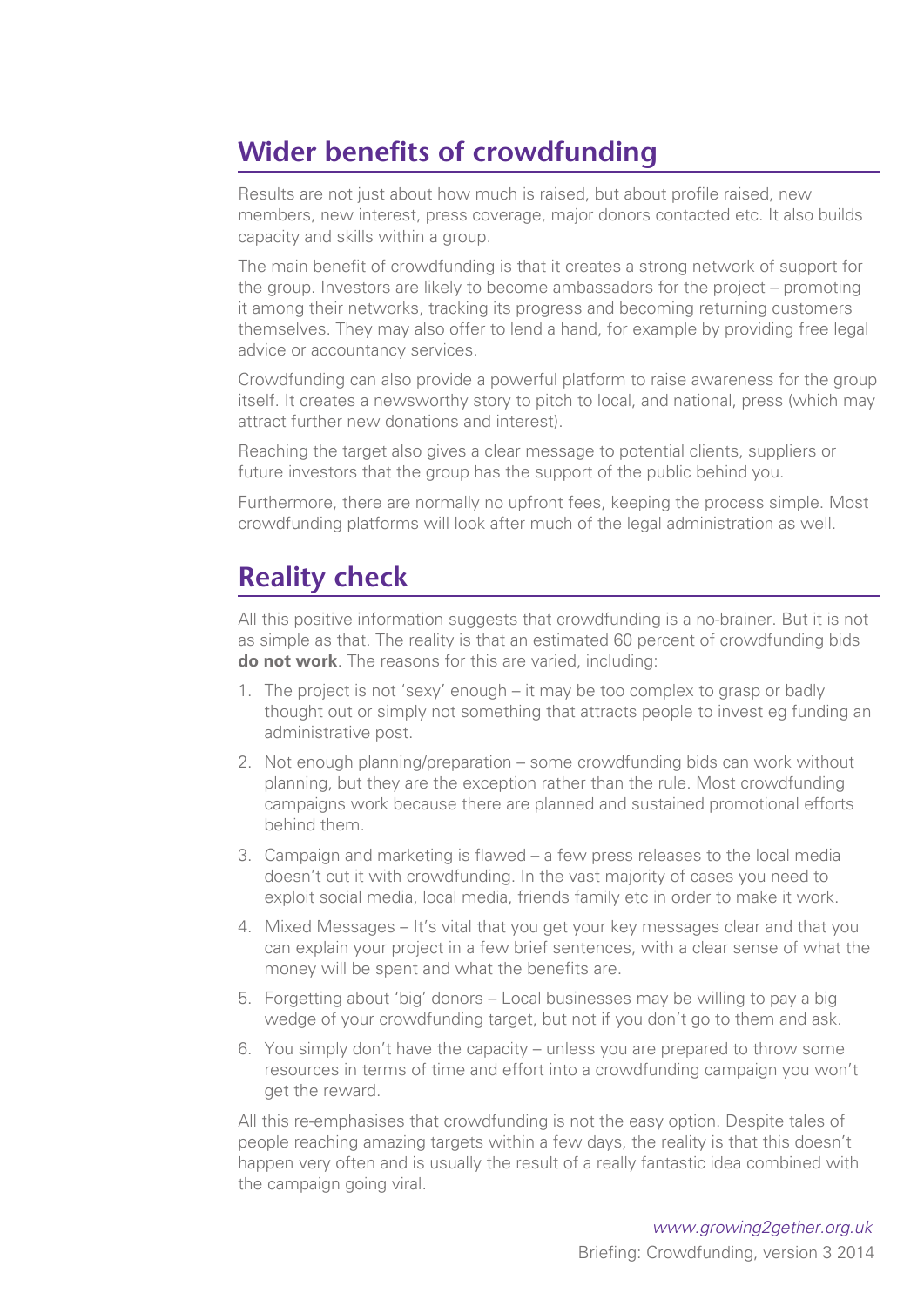A well-planned and well-executed crowdfunding campaign around a simple-toexpain attractive project will give the best chance of success and if a group cannot commit to that (or doesn't have adequate capacity) then it needs to give serious thought to whether crowdfunding is the right option.

## **Legal Issues**

This information is taken from the FSA.

"At present the majority of websites offering crowd-funding service are not FSA authorised and as such provide little or no protection for the investor with no recourse to the Financial Ombudsman or the Compensation scheme.

Recent guidance published by the FSA stated that crowdfunding should only be targeted at 'sophisticated investors who know how to value a start-up business, understand the risks involved and that investors could lose all of their money.'

The dangers to a naive investor or an unlucky hosting site remain high. Crowdfunding firms may be mixing client and investor money without FSA authorisation, removing any protection for the investor. The FSA has yet to prosecute any site offering crowdfunding, yet that does not mean it will change this in the future.

It remains to be seen whether legislation in the UK will legitimise crowd-funding, forcing Companies to take the Seedrs line or follow the US JOBs Act and deregulate passing responsibility to individual investors.

Obviously this is likely to be less of an issue for the very small scale investors likely to be attracted to funding projects by community growing group, but it is worth monitoring the situation with the FSA."

## **And don't forget…**

"It is as important to raise the crowd as it is to raise the money to create a sustainable and successful future" - Buzzbnk.

The money doesn't just roll in – you have to put in the legwork. It requires careful planning, a co-ordinated and sustained strategy during fundraising and the understanding that having created a 'crowd' or community, you need to work to keep them even after the project is over. Therefore it is not suitable to all groups simply because they do not have the capacity or the right project

Projects do fail and not all projects are suitable – therefore there is risk involved and that risk has to be assessed before it anything goes ahead.

There will be costs involved eg extra admin or IT resources, costs of putting on events, potential advertising costs etc.

These are all important areas where Growing Together partners could help in order to pass on expertise through training etc to grass roots groups and local networks.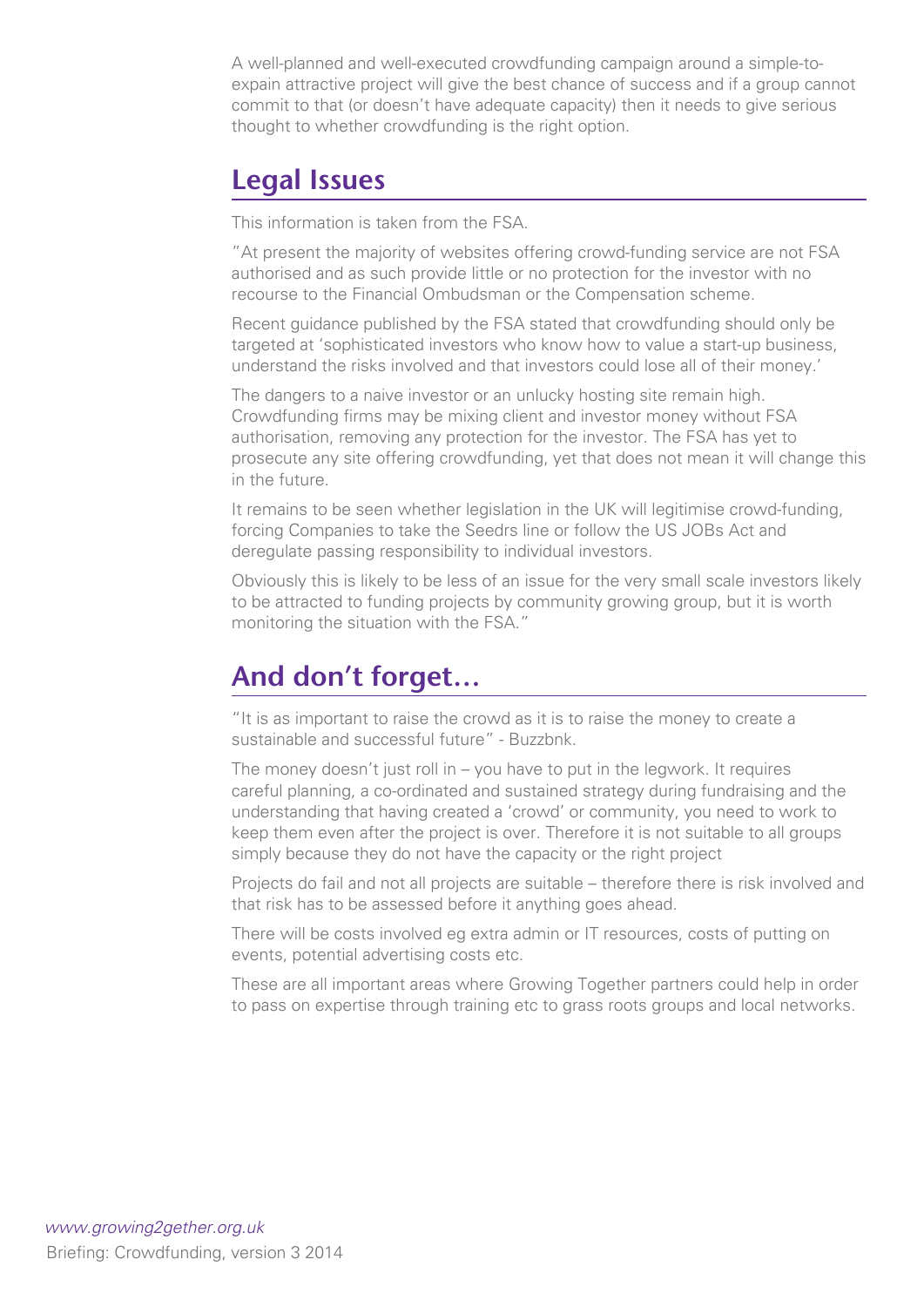# 2. Tips and advice from the experts

This information is extracted from a Guardian newspaper live discussion on Crowdfunding.

### Phil Geraghty, Peoplefund.it

Crowdfunding is a great alternative to high street fundraising. It offers a great opportunity for charities to re-connect with the people that support them. It can particularly work if charities offer a new level of transparency to supporters through it, showing where money is going.

Warm supporters are essential: We work with campaigns for a 30 - 60 day warm-up period, before they launch their crowdfunding campaign.

Work out how many supporters you might get: Start small and pick a project which is easy for everyone to understand. We have an average pledge of £40 on projects, so a £4000 project will require 100 people to pledge. It will always vary, but that is a good place to start.

The crowd can be more important than the funding: If you can start to leverage the time, skills and marketing power of the crowd, then you actually have less need for money. Money is the catalyst that makes today's society move, but in tomorrow's world I hope there is a lot more emphasis placed on time and skills.

### Danae Ringelmann, Indiegogo

Videos and perks really work: Campaigns with a video raise 114% more on average. And, 92% of all campaigns that reach their funding target offer perks. Check out our Insights for more data on what drives success. See our guide to campaign basics, here.

There are five main reasons why people get involved: We call these the five Ps and they don't just apply to crowdfunding. They're Passion; Participation – because while they are busy and might not be able to devote their jobs to what they care about, this is a way to do something good; Perks – particularly for artistic and product campaigns; Pride – people like to feel they've been part of discovering something new; and, Profit (only available on equity crowdfunding platforms).

Maintain engagement: Have discussions online, use updates to poll funders and get their input and ideas on efforts.

### Bret Conkin, FundRazr

This could really be the future for charities: The charity sector that adopts this method in their mix will find it a powerful and empowering method to overcome donor fatigue, marshal evangelists and create deep connection.

Set a realistic goal: Under £10k is a good first ask.

Be creative with media: Feature the beneficiaries (not the charity) in an inspirational way - images, video and story-telling. Operation Sharecraft 2012 was a video game challenge for Save the Children in response to the Kony 2012 backlash. Through it, we were able to engage a whole new class of donor. DC Entertainment matched every \$ raised and more than \$1m came in 84 days.

You don't need to offer big rewards: We've seen an amazing response to charity campaigns without the requirement for physical rewards. Virtual rewards like shoutouts on social media often work well. Make it fun.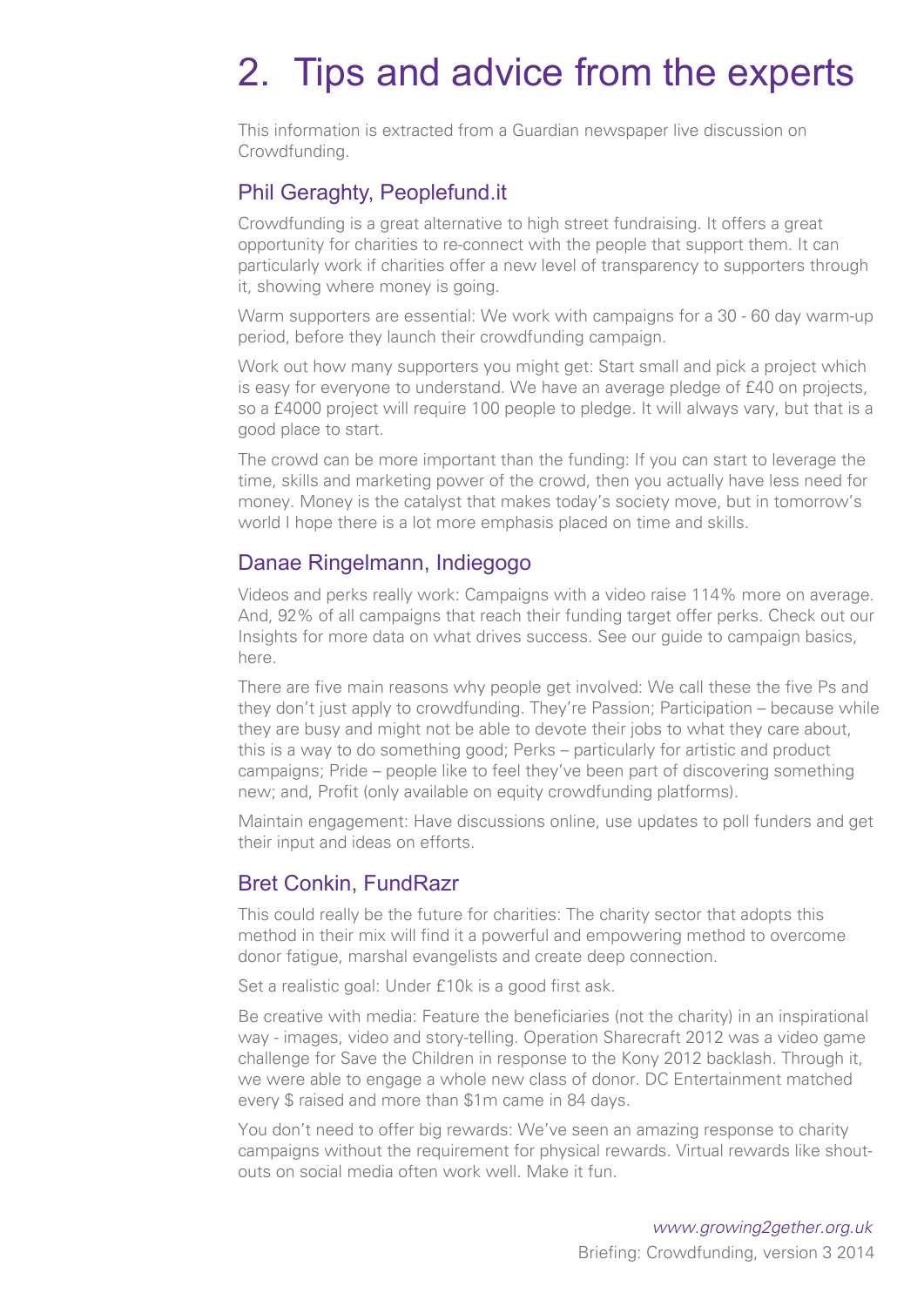Share widely: Across charity and personal campaigns, successful campaign teams recently reported that 27% of donations came from "people they didn't know". This in turn can increase the friend base. We find that at 40% of a goal, entirely new supporters get engaged as momentum has been created.

Learn from others and existing resources: Research other successful charity campaigns and look for a model that worked.

Enjoy yourself along the way: Be creative, innovate and enjoy the process. Your supporters will notice. Show some personality and laugh.

#### Jonathan Waddingham, JustGiving

Campaign time pressures do focus the mind: The fact that it's often all or nothing within a given period of time for crowd-funding, drives people to really push their campaign and filters out the people who aren't sufficiently engaged to make an effort.

Activism campaigns can be crowdfunded: It's easier conceptually to think about crowdfunding a new roof for a school. Having said that, I remember the time Amnesty crowdfunded an advert in a newspaper against Shell.

Facebook is often essential: On JustGiving, the biggest source of traffic is from Facebook, so we do a lot of work on making sure our Facebook integration is top class.

### Charlotte Beckett, The Good Agency

Consider whether to offer a 'perk' or an investment: Nesta identifies four distinct crowdfunding models in its Crowding In report. These are donation-based, rewardbased, lending-based and equity-based. I believe the first one is where we should positioning ourselves as a sector.

There are a number of practical considerations: Do you set up your own platform or use a white label version of one of the existing platforms, or post it straight onto one of the commercial sites? How do you allocate the funds raised (can you restrict them?). What appetite is there for risk and failure internally? (The vast majority of crowdfunding projects don't hit target). How motivated is your current supporter base for this type of fundraising? Would crowdfunding decrease income from other sources (so same donors, different platform)?

Crowdfunding could well be a big way to bring in money: NESTA estimates that within three to five years, crowdfunding could provide around £15 billion of finance a year in the UK, of which £4.7 billion could be the charity sector's share.

#### Ayan Mitra, CrowdBnk

It's an opportunity to reach new supporters: One of the benefits for charities is the ability to reach out to new supporters who you wouldn't necessarily talk to and who are drawn into the project aspect in the first instance and subsequently become supporters of the charity.

Traditional donor behaviour could get impacted: When you're giving rewards to crowdfunders, the messaging of the raise in relation to your loyal donor base needs to be managed carefully.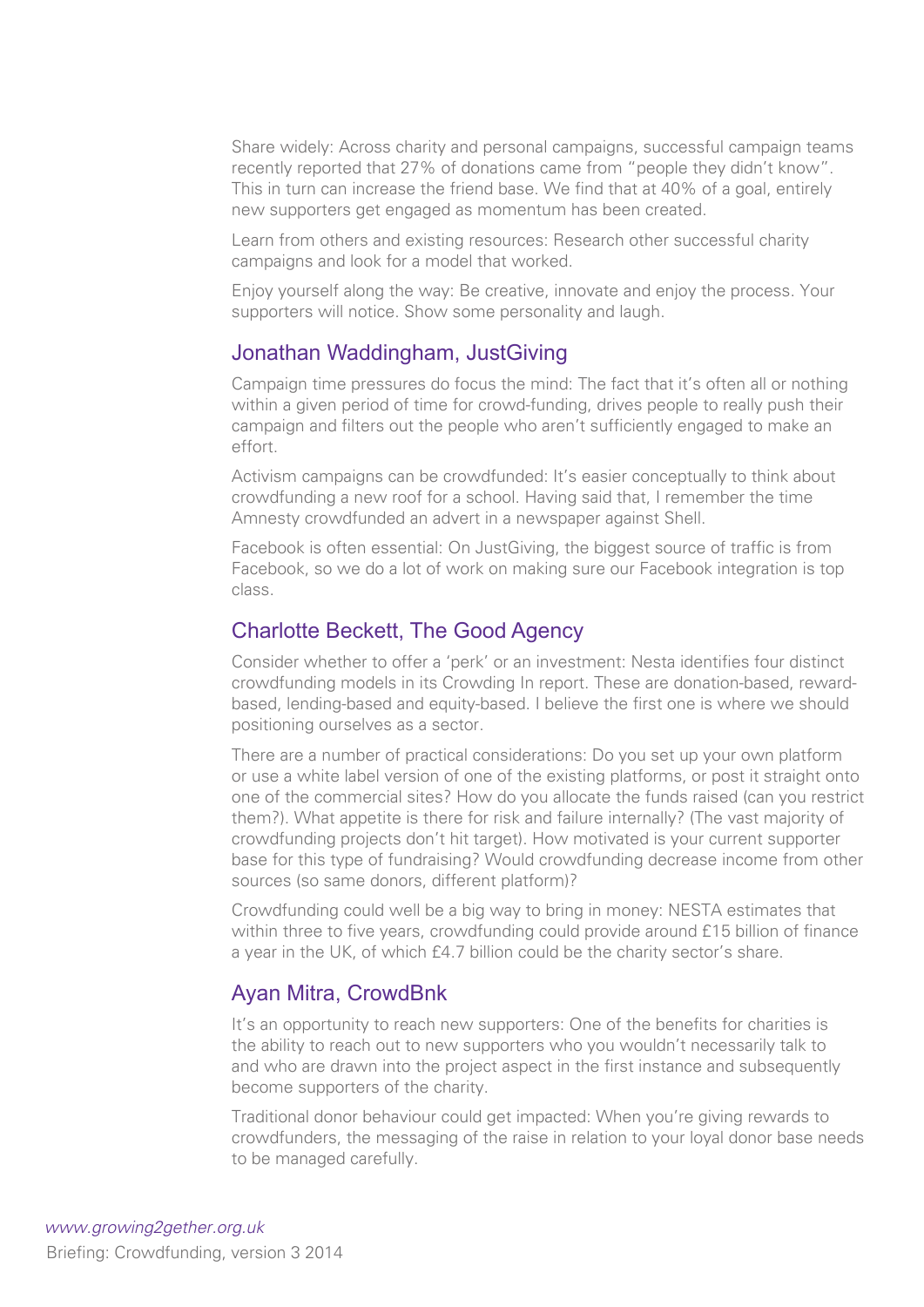Make sure you do enough planning: Some don't plan enough or actively mobilise their social networks, and then fail. Sometimes they leave it to one person emailing a database when the whole team needs to get involved. It's hard work, but all fundraising is.

Plug in to your existing supporters: At least 40% of crowdfunding money comes from these immediate networks, before those distant from the project donate.

### Amy Cameron, 10:10 Solar Schools project

Make the most of your friends: Close friends can act as ambassadors, taking ownership of the cause and spreading it on your behalf, they then reach out in to their networks,

Have a strategy for keeping new supporters: Don't miss a chance to bring all those enthused new people along with you and your project long-term. Map out an ideal journey you'd like to take them on, what else they could contribute, what else you're up to that they could get involved in, etc.

Communication is so important: If you want people to stay on board, they have to feel this is as much their project, and their success, as yours, and that only happens if you involve them in the whole journey.

Crowdfunding is great for smaller charities: Some smaller community charities have high social capital and often have a large volunteer base which can be mobilised. Smaller targets can have a huge impact on their delivery.

Make sure your campaign looks immediately popular: Campaigns should launch with at least 20% pledged immediately before wider publicity. If people visit your landing page and no-one has donated then they will be wary.